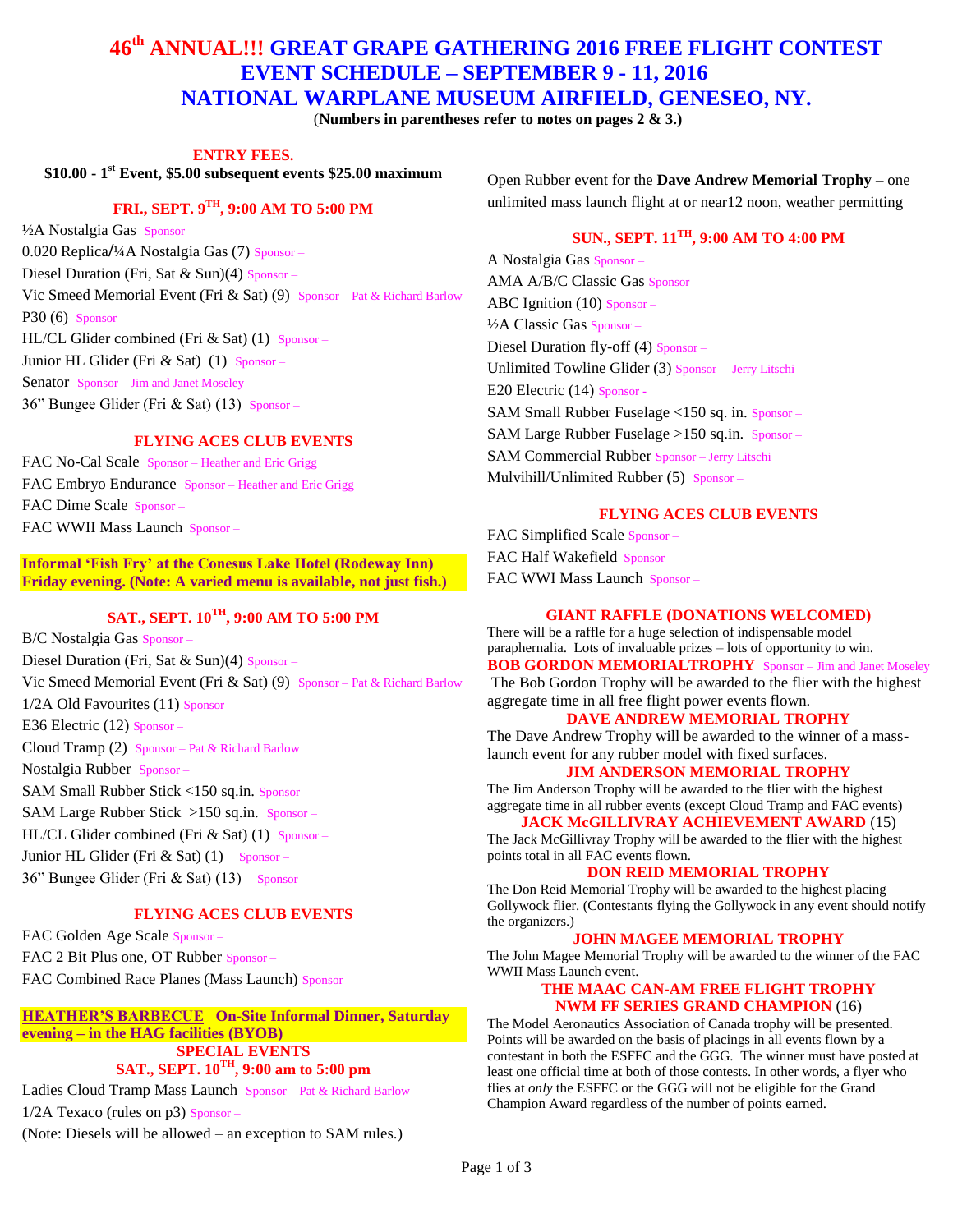# **FREE FLIGHT RULES, GGG 2016**

### **VALID MAAC OR AMA MEMBERSHIP CARD REQUIRED (INCLUDING ANYONE FLYING FOR FUN ONLY – FIELD USAGE FEE OF \$5/DAY WILL APPLY)**

Builder of the Model rule applies only to FAC events.

Contestants receive a plaque for the first event won or placed in, and 'stickers' to denote that event and any further events also won or placed in. Prizes (wine or maple syrup, or as provided by the event sponsor) will be awarded as follows:-

- 1<sup>st</sup> place, if two entrants
- $1<sup>st</sup>$  and  $2<sup>nd</sup>$ , if three entrants
- $1<sup>st</sup>$ ,  $2<sup>nd</sup>$ , and  $3<sup>rd</sup>$ , if four or more entrants

 SAM, AMA, FAC and NFFS rules apply where applicable, subject to CD discretion and the following notes.

- 1) HL/CL Glider: AMA Rules. Fly Friday and/or Saturday and score the best 3 of 6 flights. Juniors may fly CLG in the combined event and HLG in a separate event.
- 2) Cloud Tramp: Five flights highest and lowest times discarded.
- 3) Unlimited Towline: Any size/weight model, straight tow only, no bunt and no moving surfaces except autorudder.

Bungee (Hi Start) launch permitted; The launch system shall be no more than 25g of commercially available rubber strip attached to between 100' and 150' of inextensible line. There shall be a ring of no more than 1" diameter attached to the end of the line, for connection to a hook on the model and there shall be a flag or streamer of no less than 38.75 sq in attached to the line no more than 12" from the ring. Three qualifying flights of 2 minutes followed by flyoffs in 30 second increments.

- 4) Diesel Duration: Engine run 12 sec. Three qualifying flights Friday and/or Saturday for a qualifying total of 250 sec. Qualifiers make an unlimited flyoff flight between 08:00 and 10:00 Sunday.
- 5) Mulvihill: Any rubber powered model of 300 sq.in. wing area or less. Make 3 qualifying flights of 2, 3 and 4 minutes, successively, then increasing by minute increments. If a max is not achieved on a qualifying flight, subsequent qualifying flights may still be attempted.
- 6) P30: Models shall have fixed surfaces and propeller must be direct drive (no gearboxes). Winning models and motors may be weighed, at the CD's discretion.
- 7) 0.020 Replica/¼A Nostalgia: Engine runs: 0.020 Replica 12 sec. for 3 qualifiers then 10 sec for first two flyoffs, then 9 seconds: ¼A Nostalgia - 9 sec. for 3 qualifiers, then 6 seconds for first two flyoffs, then 5 seconds. 2 minute maximums.
- 8) All FAC Events will be flown to current FAC Rules.

9) The rules for the Vic Smeed Memorial event are: a) Model must be a cabin type power model designed by Vic Smeed (biplanes allowed, cabin can be interpreted as an open cockpit, r two). b) Entrant may use two different models to make the necessary flights – as long as both comply with the rules.

- c) Model(s) may be scaled to suit any size engine.
- d) Glow or diesel may be used.
- e) Engine run 12 seconds (cut off timer allowed).
- f) 3 qualifying flights 90 second maximum. Flyoff one unlimited flight.
- g) Flights may be made on Friday and/or Saturday.
- 10) The rules for the ABC Ignition event are: a) Any type of model (cabin or pylon) – must be SAM legal or NFFS Nostalgia ignition.
	- b) Engines must conform to SAM rules for ignition engines.
	- c) Hand launch permitted.
	- d) 16 second engine run, 2 minute max.
- 11) The rules for the 1/2A Old Favourites event are: a) Any power model using a nostalgia legal 1/2A engine or the Cox TD 049/051. The model must have all fixed surfaces (except for DT), and no composite material structures except in the motor mount.

b) Engine run/max times shall be 3 qualifying flights at 9 secs/2 mins. A maximum

of 3 additional attempts will be allowed for the qualifying flights – any engine overrun is an attempt and a flight of less than 40 seconds may be declared an attempt by the contestant - prior to making any further flights. The first two flyoff flights shall be 6 sec/2 mins, all remaining flyoff flights 5 sec/2 min. No attempts allowed in flyoffs, an engine overrun is automatically a zero score - all other scores count. Diesels shall have 2 second longer engine runs (ie. 11 sec/8 sec/7 sec) with the same maximum times.

- 12) The rules for E36 electric are:
	- a) 36 in. maximum projected wingspan. b) 120 gm. minimum weight, ready-to-fly, required. c) No autosurfaces except DT. d) Any type electric motor allowed. e) Nicad or LiPo batteries allowed, 2-cell LiPo limit or 6-cell nicad limit. f) Gearing and folding props allowed. g) Two minute maxes required for all flights. h) First three official flights to be made with a 15 sec. motor run each. If all maxes, a fourth flight to be made with 10 sec. motor run, and if maxed, then all later flights to be made with 5 sec. motor runs until a max is dropped. i) Six attempts are allowed for the first three official flights, immediate declaration is required and the maximum flight time for attempts is 20 sec, overruns being automatic attempts for the first three official flights and overruns after the third official flight to be automatically awarded a "0" score.
- 13) 36" Bungee launched glider shall be flown as follows:-
	- A glider of no more than 36" wingspan, to be launched from a bungee line consisting of 75 feet of line and no more than 25 ft of 1/8" rubber (single strand), attached to a pole or stake fixed to the ground. There shall be a ring of no more than 1" diameter attached to the end of the line for connection to a hook on the model and there shall be a flag or streamer of at least 38.75 sq in attached to the line no more than 12" from the ring. Three qualifying flights of 60 seconds, flyoffs in increments of 30 seconds.
- 14) E20 Electric rules are:
	- a) Projected wingspan not to exceed 20"
		- b) No auto surfaces except DT.
		- c) Minimum weight 1 oz.
		- d) 8.5 mm coreless electric motor (eg Parkzone PKZ-3616)
		- e) No geared motor.
		- f) Propeller not to exceed 2.7" diameter.
		- g) Battery not to exceed 160 Mah, 3.7 v, single cell LiPo

h) Unlimited attempts are allowed for the first three qualifying flights. Qualifying flights shall have no more than 20 second motor run and a 90 second flight maximum. Attempts are flights of less than 20 seconds and/or a motor overrun or motor restart.

- j) Three qualifying maximums permit entry to flyoffs.
- j) Flyoffs are 10 second motor run and 2 minute max
- 15) Points for the Jack McGillivray Trophy will be awarded on the following basis: a) Points will be awarded to fliers participating in FAC events at the GGG flown per the rule book or with official authorization for deviations from the FAC rules. b) Points will be awarded according to the table in section 16. c) For events which allow participants to have multiple entries, each flier will be counted only once. That is, a flier does not receive a point for beating him or herself. Neither does a flier receive more than one point for beating another competitor who is flying more than one model in the event. d) The trophy will be awarded to the flier with the highest point total. e) In the event of a tie the flier who has flown the greater number of events shall be declared the winner.
- 16) Points for the Grand Champion Award The MAAC CAN-AM Free Flight Trophy – will be earned on the basis of the table below for all non-FAC events at the ESFFC and the GGG.

To qualify for the award the flier must have recorded a time (but not necessarily a score) in at least one event in each of the two contests and must have recorded a time in each of at least two of the three categories – glider, rubber, and power. For the purposes of this scoring, Electric and 1/2A Texaco shall be counted as power events.

The Grand Champion award will be made to the flier with the highest number of points. In the event of a tie, the flier who has flown the greater number of events shall be declared the winner.

| No. of<br>Fliers | $5+$ |     |    |                          |       |
|------------------|------|-----|----|--------------------------|-------|
| Placing          |      |     |    |                          |       |
|                  |      |     |    |                          |       |
|                  |      |     |    |                          | $-$   |
|                  |      |     |    | $\overline{\phantom{m}}$ | $- -$ |
|                  |      |     | -- | $- -$                    | $- -$ |
|                  |      | $-$ | -- | $- -$                    | $- -$ |